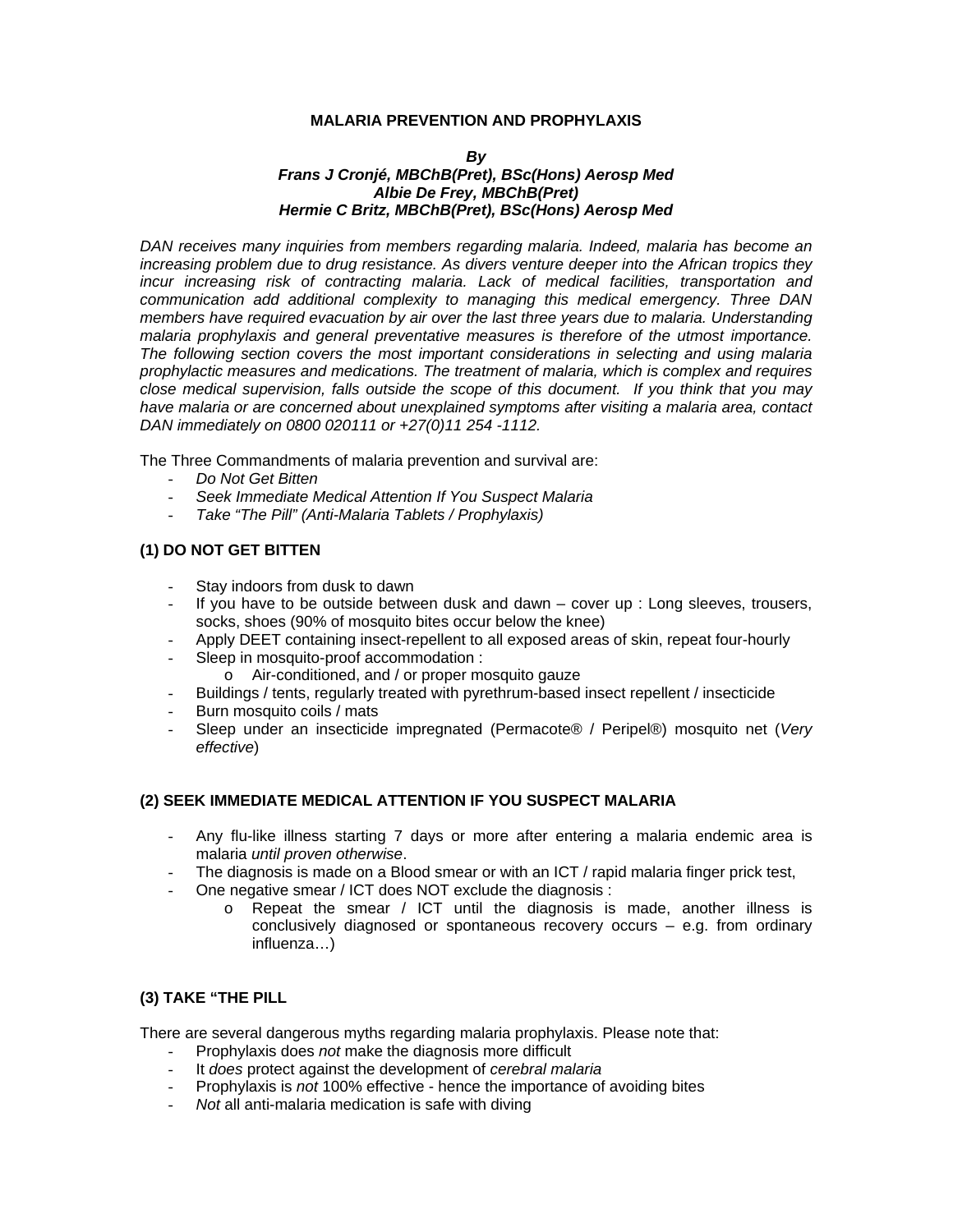- *Malaria is often fatal making prophylaxis justified*
- Anti-malaria drugs, like all drugs, have potential side-effects, but the majority of sideeffects decrease with time.
- Serious side-effects are *rare* and can be avoided by careful selection of a tablet or combination of tablets to suit your requirements (Country, region and season).

# THE FOLLOWING DRUGS ARE AVAILABLE FOR THE PREVENTION OF MALARIA:

*(1)* Doxycycline (Vibramycin® or Cyclidox® or Doryx®, etc.):

- Used extensively in the prevention of chloroquine resistant malaria. About 99% effective. Not officially recommended for use in excess of 8 weeks for malaria prevention, but it has been used for as long as three years with no reported adverse effects. Offers simultaneous protection against tick-bite fever.
- Dosage: 100mg daily *after a meal* starting 1 2 days before exposure until 4 weeks after exposure.
- Doxycycline should be taken with plenty of *non-alcoholic* liquid.
- Side effects: Nausea, vomiting, diarrhoea, allergy, photosensitisation. May cause vaginal thrush and may reduce the efficacy of oral contraceptives.
- Use in Pregnancy: Unsafe (as is SCUBA DIVING). Also avoid during breast feeding and in children < 8 years old.

## **Doxycycline is DAN Southern Africa's agent of choice for divers diving in areas with chloroquine resistance / "resistant malaria".**

- *(2)* Chloroquine (Nivaquine® or Daramal® or Plasmaquine®):
	- Contains only *chloroquine. Must be taken in combination with Proguanil (Paludrine*®*)*
	- Dosage: 2 tabs weekly starting one week before exposure until 4 weeks after leaving the malaria endemic area.
	- Contra-indications : Known allergy, epilepsy
	- Side effects: Headache, nausea & vomiting, diarrhoea, rashes; may cause photosensitivity (sunburn; prevention – apply sun block)
	- Use in Pregnancy: Safe. (Note: SCUBA diving is not considered safe during pregnancy)

*(3)* Proguanil (Paludrine®):

- *Must be taken in combination with Chloroquine (Nivaquine*® *or Daramal*® *or Plasmaquine*®*)*
- Dosage: 2 Tablets every day starting one week prior to exposure until 4 weeks after.
- Contra-indications: Known allergy to Proguanil. Interactions with Warfarin (An anticoagulant / blood thinning agent -- that is incompatible with diving)
- Side-effects: *Heartburn* (Tip: Take after a meal, with a glass of water & do not lie down shortly after taking Proguanil); *mouth ulcers* (Tip: Take Folic acid tablets 5mg per day if this occurs); *loose stools* (self limiting – no treatment required)
- Use in Pregnancy: Safe but must be taken with Folic acid supplement: 5mg per day. (Note: SCUBA diving is not considered safe during pregnancy)

The combination of Chloroquine & Proguanil is about 65% effective for resistant falciparum malaria. Although not a first choice, its relative safety and limited side-effects may justify its use in certain individuals.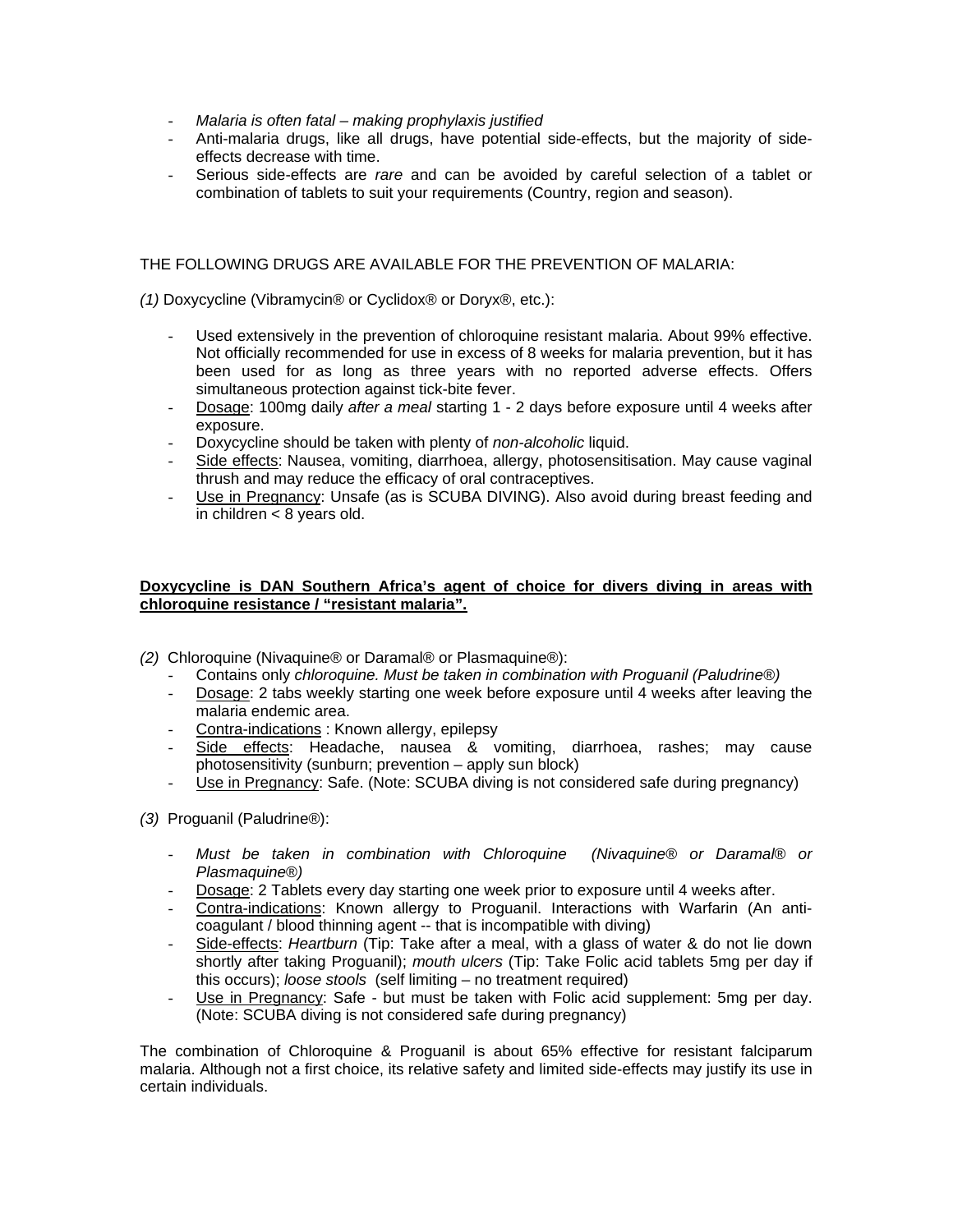## *(4)* Atovaquone / Proguanil (Malarone ® ; Malanil ®)

- Registered in South African as a causal prophylaxis in February 2004. Safety in diving has not been established. Preliminary data suggests it may be safe for pilot and divers.
- Effective against Malaria isolates that are resistant to other drugs.
- Controlled studies have shown a 98% overall efficacy of Atovaquone / Proguanil in the prevention of *P. falciparum* malaria
- Dosage: 1 Tablet daily for adults, starting 24 48 hours prior to arrival in endemic area, during exposure in endemic areas and for 7 days after leaving the endemic area only. Dose should be taken at the same time each day with food or a milky drink.
- Contra-indications: Known allergy to Proguanil or Atovaquone or renal impairment (i.e., significant renal disease is likely to be incompatible with diving). Safety in children < 11kg has not been established.
- Side-effects: *Heartburn* (Tip: Take after a meal, with a glass of water & do not lie down shortly after taking Proguanil); *mouth ulcers.* To date Atovaquone has been well tolerated and the most common adverse reaction being *headache.*
- Use in Pregnancy: Safety in pregnancy and lactating women has not been established. (Note: SCUBA diving is not considered safe during pregnancy)

## **The safety of Malanil has not been confirmed in diving. Accordingly, even though preliminary data suggests that it may be safe, we are not able to recommend it. Doxycycline remains the first choice for divers diving in Africa where there is resistance to chloroquine.**

*(5)* Mefloquine (Lariam® or Mefliam®)

- About 90% effective.
- Dosage: One tablet /week.
- Side effects: May cause drowsiness, vertigo, joint aches and interfere with fine motor coordination (Making it difficult to exclude DCI in some cases).
- Use in Pregnancy: Probably safe in early pregnancy and may be used with confidence after the first trimester of pregnancy. May be used in breast feeding and babies weighing more than 5kg.

## **Mefloquine is considered unsafe for divers & pilots. It is contra-indicated in epilepsy but is a good first choice for other travellers.**

- *(6)* Pyrimethamine / Dapsone (Maloprim® or Deltaprim® / Malazone®):
	- No longer regarded as effective.
- *(7)* Sulfadoxine & Pyrimethamine. (Fansidar®):
	- No longer used as *prophylactic*
- *. (8)* Quinine (Lennon-Quinine Sulphate®):
	- Not used for *prophylaxis* but is the backbone in the *treatment* of moderate and severe malaria. Serious side-effects are not uncommon during treatment.
- *(9)* Artemether (Cotexin®):
	- The "Chinese drug". Available in some areas of Africa. *Not for prophylaxis.* Used *in combination with other drugs* in the treatment of mild to moderate malaria.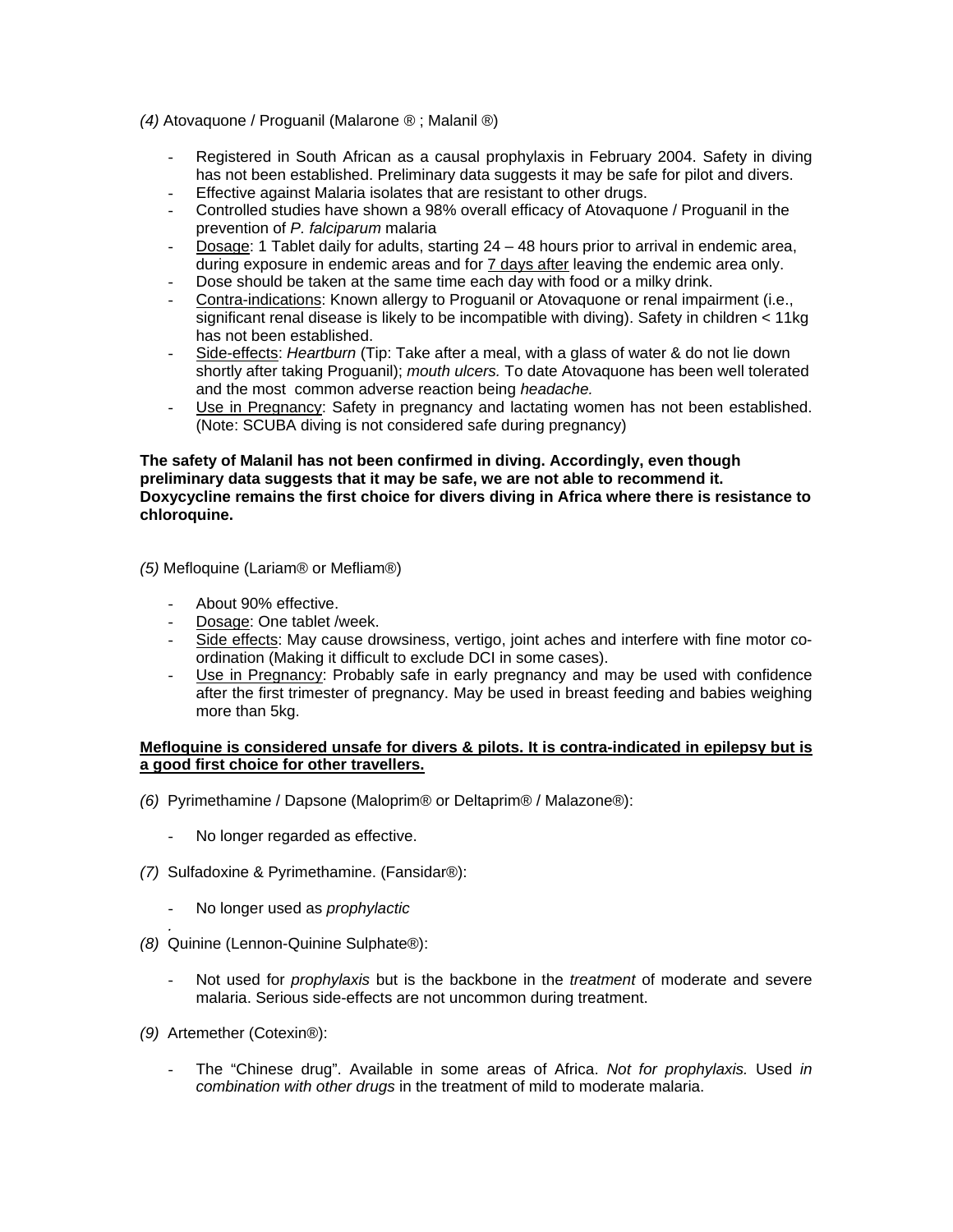*(10)* Halofantrine (Halfan®):

- Not used for prophylaxis and best avoided for treatment.

# RECOMMENDED MALARIA DRUG PROPHYLAXIS IN DAN SOUTHERN AFRICA REGION (AFRICA & INDIAN OCEAN ISLANDS)

| <b>AREA</b>                                                                                              | <b>MALARIA</b>                                                                                      | <b>RECOMMENDED DRUGS</b>                                                                                                                            |
|----------------------------------------------------------------------------------------------------------|-----------------------------------------------------------------------------------------------------|-----------------------------------------------------------------------------------------------------------------------------------------------------|
| <b>Kruger Park</b><br>Mpumalanga<br>Northern Province<br>KwaZulu Natal (Excluding<br>Ingwavuma & Ubombo) | Low: June to October / low<br>rainfall<br>High: Hot wet seasons<br>November to May                  | # High risk persons :<br>Mefloquine<br>Doxycycline<br>Malanil <sup>®</sup><br>Chloroquine & Proguanil<br>Low risk persons: *Nothing -<br>see below. |
| Ingwavuma & Ubombo                                                                                       | Throughout the year                                                                                 | Mefloquine<br>Doxycycline<br>Malanil®<br>Chloroquine & Proguanil                                                                                    |
| Swaziland                                                                                                | Throughout the year in<br>lowveld areas                                                             | Mefloquine<br>Doxycycline<br>Malanil <sup>®</sup><br>Chloroquine & Proguanil<br>Nothing                                                             |
| Zimbabwe                                                                                                 | Mainly November to June in<br>areas below 1200m and<br>throughout the year in the<br>Zambezi valley | Mefloquine<br>Doxycycline<br><b>Malanil®</b><br>Chloroquine & Proguanil<br>Nothing                                                                  |
| Angola, Comoros<br>Kenya, Madagascar<br>Malawi, Mozambique<br>Zaire                                      | Throughout the year                                                                                 | Mefloquine<br>Doxycycline<br><b>Malanil®</b><br>Chloroquine & Proguanil                                                                             |
| <b>Botswana</b>                                                                                          | Mainly November to June in<br>the northern parts of the<br>country (e.g. Okavango)                  | Mefloquine<br>Doxycycline<br><b>Malanil®</b><br>Chloroquine & Proguanil<br>Nothing                                                                  |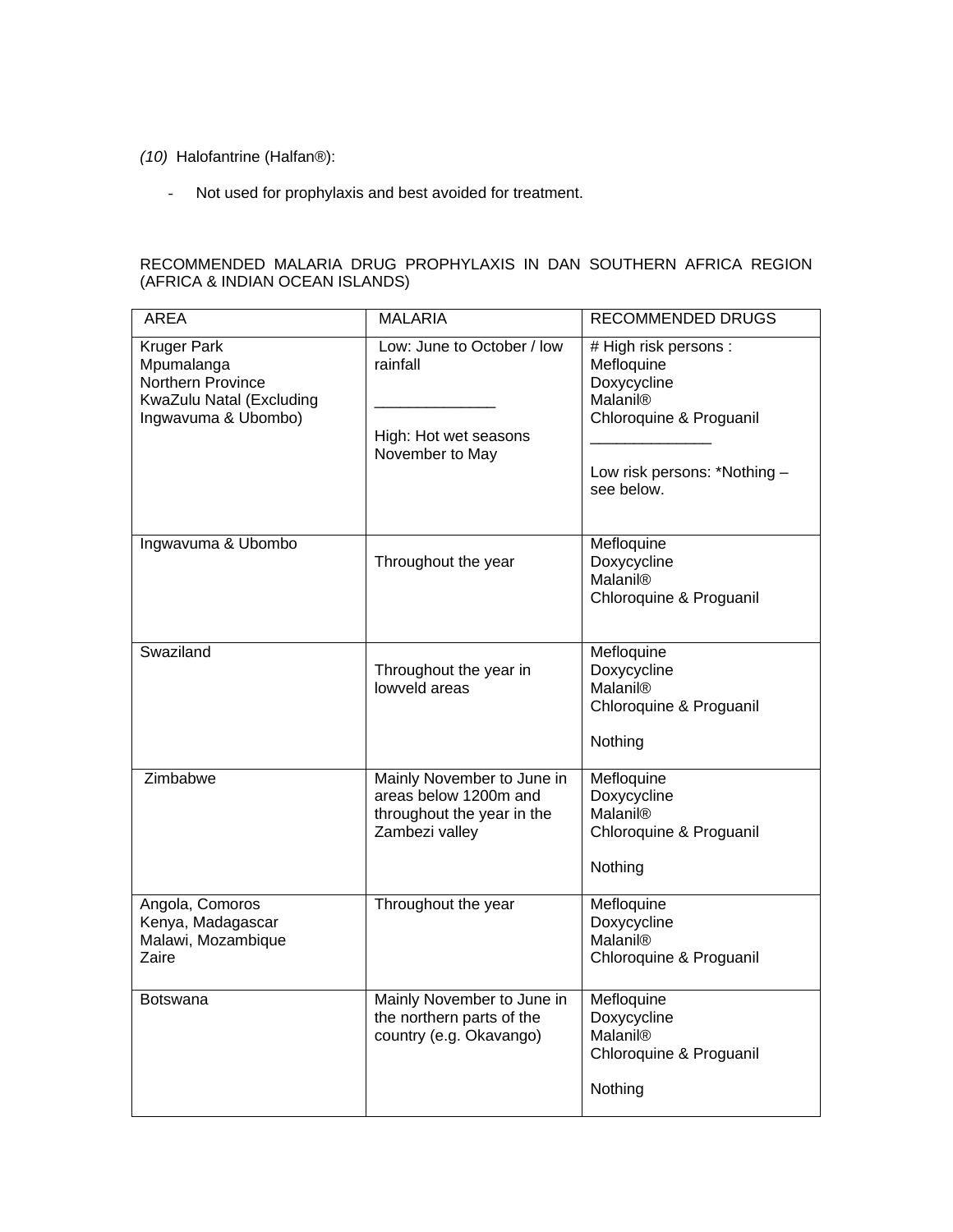| Namibia                                                                                                                                                                                                                                                                                                                                                                                                                                                                                                                                                                             | Mainly November to June in<br>northern rural areas (E.g.<br>Ovambo, Kavango &<br>Etosha)            | Mefloquine<br>Doxycycline<br>Malanil®<br>Chloroquine & Proguanil<br>Nothing |
|-------------------------------------------------------------------------------------------------------------------------------------------------------------------------------------------------------------------------------------------------------------------------------------------------------------------------------------------------------------------------------------------------------------------------------------------------------------------------------------------------------------------------------------------------------------------------------------|-----------------------------------------------------------------------------------------------------|-----------------------------------------------------------------------------|
| Zambia                                                                                                                                                                                                                                                                                                                                                                                                                                                                                                                                                                              | Mainly November to June in<br>areas below 1200m and<br>throughout the year in the<br>Zambezi valley | Mefloquine<br>Doxycycline<br>Malanil®<br>Chloroquine & Proguanil<br>Nothing |
| Seychelles                                                                                                                                                                                                                                                                                                                                                                                                                                                                                                                                                                          | No malaria                                                                                          | $\star$                                                                     |
| <b>Mauritius</b>                                                                                                                                                                                                                                                                                                                                                                                                                                                                                                                                                                    | Only benign forms of malaria<br>in the north                                                        | Chloroquine in northern areas<br>* Nothing                                  |
| * In situations where the risk of<br>contracting malaria is low, (<br>e.g. in cities, air conditioned<br>hotel or when rainfall has been<br>low, etc.) the traveller may be<br>advised to take no drug<br>prophylaxis but standby<br>treatment must be carried<br>unless medical care is readily<br>available. PERSONAL<br>PROTECTION AGAINST<br><b>BITES MUST BE ADHERED</b><br>TO AT ALL TIMES.<br># High risk people include<br>babies & children under 5<br>years, pregnant women, elderly<br>people (> 65 years), people<br>with suppressed immunity (e.g.<br>diabetics, etc.) | S.                                                                                                  |                                                                             |

NOTE:

- (1) Prophylaxis significantly reduces the incidence of malaria and slows the onset of serious symptoms of malaria.
- (2) All anti-malaria drugs excluding Mefloquine are considered compatible with diving. Safety of Malanil® Atovaquone / Proguanil) has not been confirmed in diving, but is presumed to be safe for pilots.
- (3) Like with all other medication, anti-malaria drugs should be tried and tested on land well in advance.
- (4) If unpleasant side-effects occur, please consult your doctor or DAN: (011) 242-0112 or 0800 020111 or WORLDWIDE TRAVEL MEDICAL CONSULTANTS: (011) 214 9030
- (5) Whether or not you take prophylaxis, be paranoid about malarial symptoms. Malaria can present in many ways varying from fever, diarrhoea to flu-like symptoms. Always inform your doctor that you have been in a malaria area. Symptoms can start within 7-14 days from first exposure until 30 days (and rarely even months) after leaving a malaria area.
- (6) No single medication is 100% effective and barrier mechanisms / personal protection against bites (e.g. mosquito repellents, nets, protective clothing, not going outdoors from